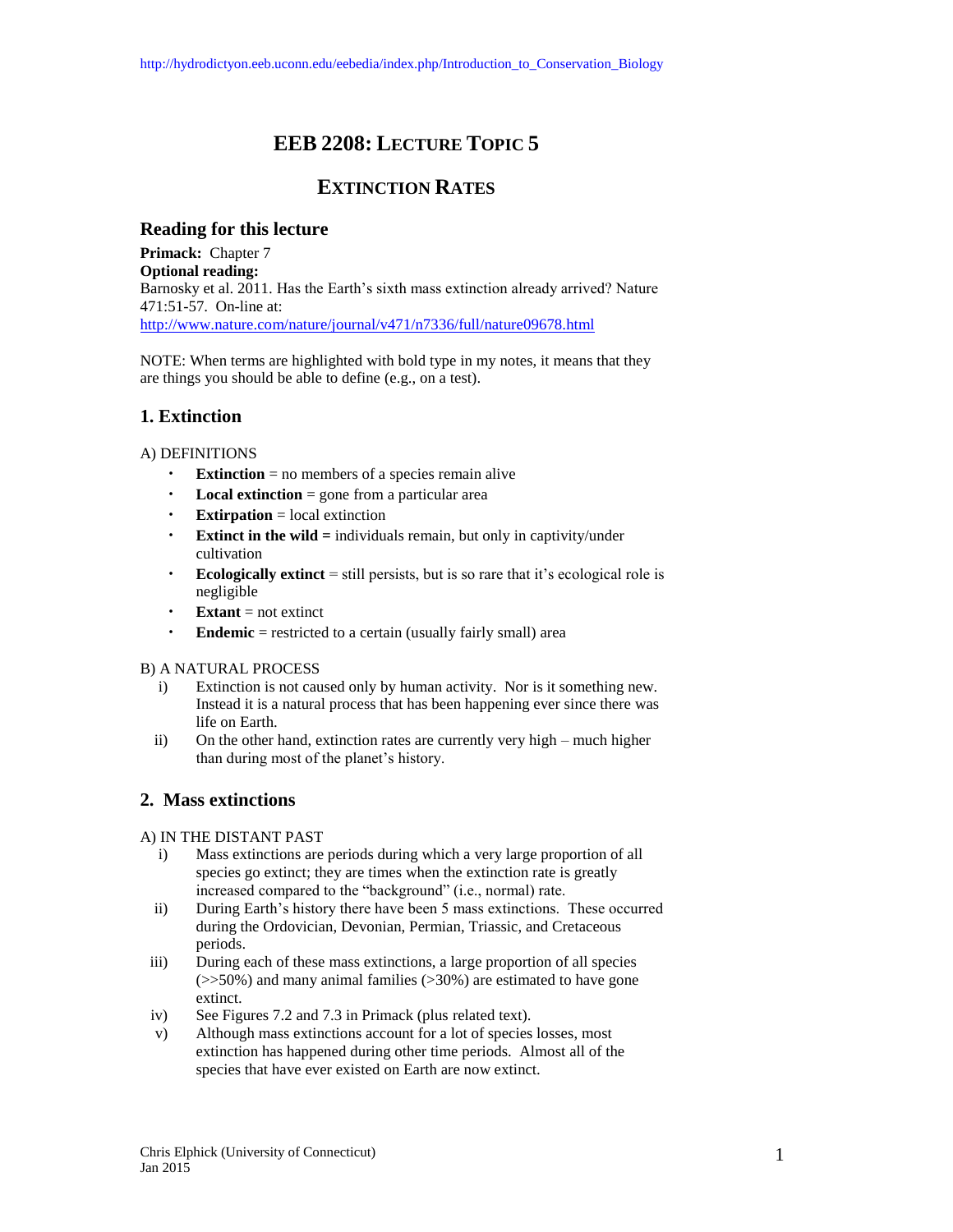#### B) HUMAN-CAUSED

- i) Current extinction rates are similar to those found during the past five mass extinctions.
- ii) Most current extinctions are caused by humans.
- iii) The current period of (largely) human-caused extinction is not something simply associated with modern humans, but has been going on for 10,000+ years.
- iv) Large-scale extinctions, especially of large organisms such as mammals and birds, have been associated with the spread of humans into new areas for a long time. Examples include colonization of Australia, the spread of Polynesians across the Pacific (starting ~8,000 years ago), and colonization of North American (~12,000 years ago).
- v) Easter Island provides a good example of the historic effects of human colonization. Some details are controversial, but it is clear that the ecosystem underwent major changes following the arrival of Polynesians, ultimately resulting in the decline of a well developed human civilization.

### **3) Extinction rates**

### A) CURRENT RATE

Current extinction rates are high. Here are a few examples for different groups of organisms:

- 85 (2.1%) mammals, 113 (1.3%) birds have gone extinct since 1600; most in the last 150 years.
- 20% of all bird species extinct in past 2000 yrs.
- 50% of fungus species in Europe may have become extinct in past 60 yrs.
- 20% of the world's freshwater fishes extinct or in serious decline.

### B) BACKGROUND RATE

- i) The "background" rate is the typical rate that is thought to have occurred during most of the Earth's history.
- ii) Since we weren't around during this time, it is hard to know exactly what this rate was, but based on the fossil record for marine animals, it has been estimated that the annual extinction rate was about 1 species in every million to ten million species.
- iii) In other words, if there are between 5 million and 10 million species on Earth, then 5-10 species should go extinct each year.

### C) COMPARING CURRENT TO BACKGROUND RATES

- i) Using data for recent extinctions among birds and mammals (which are pretty well known), we can estimate that ~1% of species will go extinct every 100 years at current rates.
- ii) This means that about 1 in every 10,000 species are currently going extinct each year.
- iii) If there are 5-10 million species, then 500-1000 will go extinct/year at these rates.
- iv) These estimates suggest that the current extinction rate is about 100-1000 times greater than the background rate. Other estimates that have been made range from about 40 times the background rate, to 10,000 times the background rate.
- v) How good do you think these estimates are likely to be? Why is there so much variation in the estimates?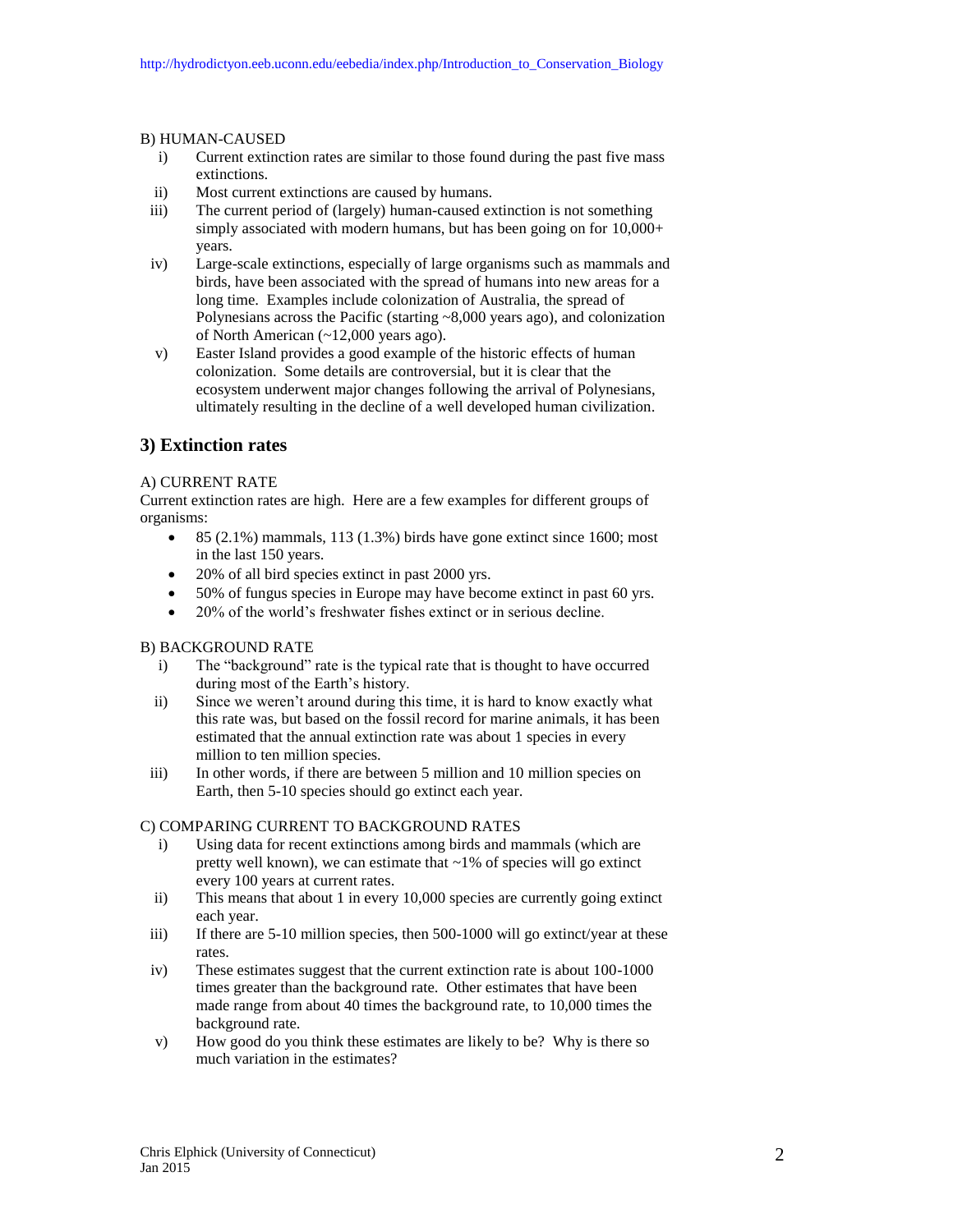#### D) ESTIMATING CURRENT AND FUTURE EXTINCTION RATES

- i) Methods for estimating extinction rates are needed because (a) we do not know extinction rates for most groups of organisms, (b) we do not know if the rates for species we do know something about are representative of all groups, and (c) we want to be able to predict what will happen in the future.
- ii) Island biogeography theory has been the basis for many estimates. This theory is based on two observations: species richness increases with island size and decreases with the isolation of an island.
- iii) From these observations a simple equation  $(S = cA^z)$  allows us to predict how many species there will be on an island of a certain size. (In the equation, S is the number of species, A is the island's area, z is a constant that describes the slope of the line relating S to A when the data are plotted on a log-log scale, and c is another constant; z and c vary a bit depending on the type of organisms and islands being studied.)
- iv) If we assume that habitat patches are a kind of island, then it is possible to use this equation to predict how many species a given set of habitat patches will contain. And if we know something about the rate and pattern of habitat loss then we can predict how this number will change as habitat is destroyed (i.e., as the "islands" get smaller). This is done by comparing the estimated number of species in a patch before it is reduced in size to the number predicted to occur after the size has been reduced.
- v) Applying this approach globally, E. O. Wilson estimated that about 34 species go extinct daily. This estimate assumes: (a) so many species occur in rainforest that we can basically ignore other habitats, (b) there are about 5 million species total, (c)  $z = 0.15$ , (d) rainforest is lost at about 1% per year.
- vi) Other analyses using similar methods predict that ~8-35% of species (depending on the system) will go extinct as a result of current patterns of habitat loss.
- vii) Many other approaches have been taken to make similar estimates (see examples in text book). All make lots of assumptions. Results vary a lot – but all conclude that 10,000s of species will go extinct in the next few decades.

#### E) THE EXTINCTION RATE IS NOT SLOWING

- i) Most estimates also suggest that the extinction rate is more likely to increase than decrease in the near future.
- ii) Here are some examples of the number of threatened species (i.e., species that stand a good chance of going extinct in the near future) in certain groups of organisms:
	- $\bullet$  Fish: 3% (752 species)
	- Amphibians: 33% (1856 species) [Note that before 2004 this number was thought to be 5% (146 species). Then a new, much more thoroughly researched estimate was produced, which revised this figure up to the much larger values given here. This example demonstrates just how poor our knowledge of some groups is.]
	- Reptiles: 19% of 1500 species examined (not all reptiles were assessed)
	- $\bullet$  Birds: 12% (1183 species)
	- Mammals: 23% (1130 species)
	- Gymnosperms:  $32\%$  (242 species)
	- Angiosperms: 2% (5390 species)
	- Reef-building corals: 33% (231 species) [This estimate is based only on those species for which we have good information. It is quite likely that the rarest species are among those that we have least information about (i.e., a form of bias)… so this could easily be an underestimate (i.e., the bias could make the situation seem better than it actually is).]